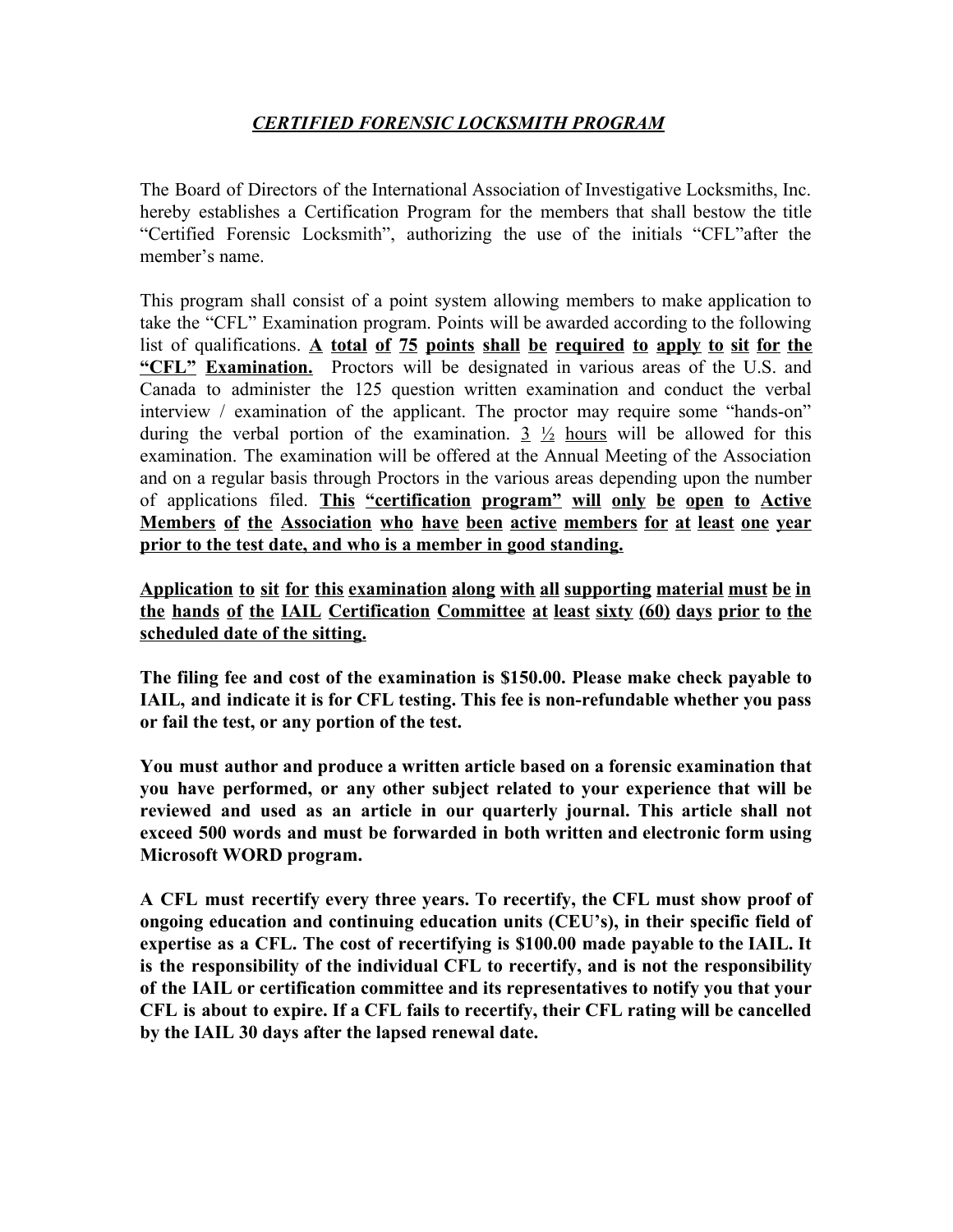## **EDUCATION:- 40 Points Maximum:**

## **30 Points Maximum- Must include at least three Investigative classes, and an Auto Theft / Arson Class.**

**Relative Classes:** Classes which are given by ALOA, SAVTA, IAIL, ILA or Lockmasters in the following areas: *Investigative Locksmithing I, & II (5 points); Forensic Locksmithing (5 points); Professional Bypass (3 points); Safe Lock Manipulation (3 points); Picking (2 points); Impressioning (2 points); Safe lock Service (2 points); Safe Drilling & Entry (3 points). The Board may add additional classes as these become available.*

### *In order to sit for this examination it shall be mandatory to have completed the IAIL courses, Investigative Locksmithing I & II and an Auto / Theft Arson Class.*

### **10 Points Maximum- College Level Classes:**

College level classes that are directly related to Criminology, Forensic Sciences and etc., (2 points for each class).

### **18 Points Maximum- Specialized Education:**

Completion of specialized schools in Forensic Investigation, criminal Investigation, Scientific Crime Detection, Arson Investigation, etc. Examples of acceptable courses would be FBI Academy, Military Intelligence Schools, Federal, State and Local courses in Criminal Investigation, NSA & CIA courses, etc. Each course will be evaluated  $\&$ Points accessed at the discretion of the Board of Directors with a maximum number of points for any single course set at 6 points.

### **EXPERIENCE: Maximum number of points to vary as indicated:**

- 1. Serving as a Forensic Investigator in a Federal, State of Local Crime Laboratory and qualified to testify to findings in a court of law. *5 points per year of experience. 20 points maximum.*
- 2. Serving as a Criminal, Arson or Insurance investigator for a Federal, State or Local authority and qualified to testify in a court of law. *5 points per year of experience. 20 points maximum.*
- 3. Serving as an Investigator for private industry and having qualified to testify in a criminal or civil court of low. *5 points per year of experience. 20 points maximum.*
- 4. Serving as a locksmith and having achieved a certification through the ALOA Proficiency Rating Program.

$$
AHC = 10 \t\t CDC = 10 \t\t EHC = 10
$$

#### (2)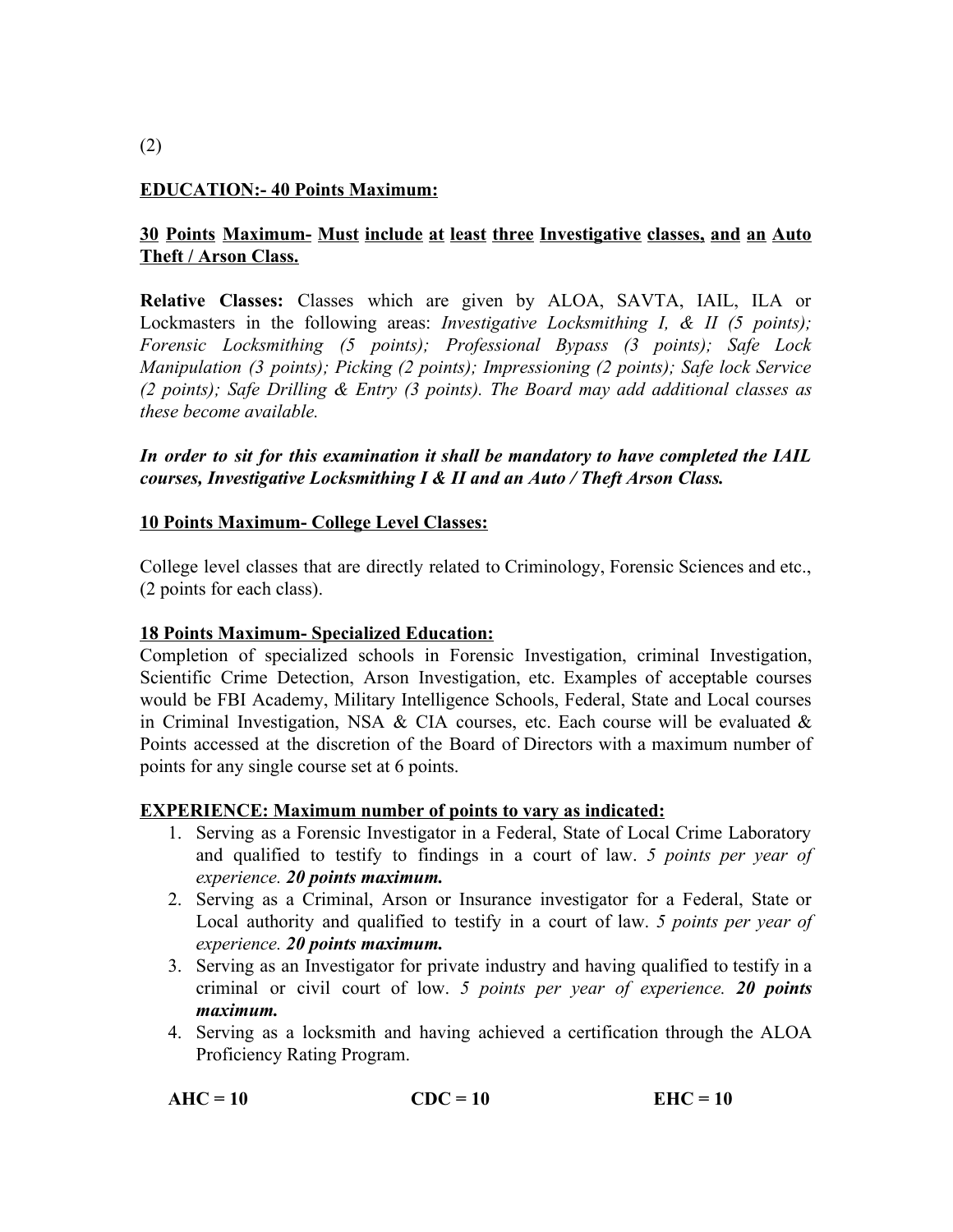| $PSP = 5$   | $CFDI = 10$  | $CCL = 5$   |
|-------------|--------------|-------------|
| $CPP = 10$  | $IFDI = 10$  | $CL = 3$    |
| $RL = 3$    | $LSFDI = 10$ | $CJIL = 8$  |
| $CRL = 5$   | $CAL = 5$    | $CMIL = 10$ |
| $CPL = 8$   | $CMAL = 10$  | $ICRL = 5$  |
| $CML = 10$  | $CAI = 5$    | $ICPL = 8$  |
| $CPS = 5$   | $CHI = 5$    | $ICML = 10$ |
| $CMST = 10$ | $CMHI = 10$  |             |

- 5. Experience as a practicing locksmith. *2 points per year of actual experience. 20 Points maximum.*
- **6.** Specialized investigative experience such as fraud investigation, auditing and auditing and accounting investigations, etc.*3 points per year of experience. 12 points maximum.*
- **7.** Publishing a book and or articles (published) relating to forensic/investigative Locksmithing in a recognized investigative resource. *5 points for an article and 10 points for a published book. Maximum of 20 points.*

**Prior to July 31 of 2003, the board of Directors reserved the right to "grandfather" certain members in good standing as "Certified Forensic Locksmith" based upon their knowledge, skills and past experience in the field of Investigative / Forensic Locksmithing. These members would qualify under the point system and have developed a degree of skill warranting such action. The board will examine these individuals prior to such "Certification". The board further reserves the rights to change these requirements at any time, giving ninety-(90)-days notice to the membership. Grandfathering is no longer granted.**

**This Certification Program is hereby adopted by the board of directors this 18 th day of November 1999, Amended 2001, 2003, 2009, 2016.**

**Mail all related documents and test application along with payment to: Tom Demont, CML, CFL, 1009 Saddleclub Drive, McMurray, PA 15317.**

**The Secretary of the board of directors will retain your completed CFL file for future reference.**

**Amendments or exclusions and additions to this program will be added to the requirements once the board of directors has approved them.**

**Tom Demont, CML, CMST, CFL Member of the Board of Directors Certification, Committee Chair [IAILPresident@aloa.org](mailto:IAILPresident@aloa.org)**